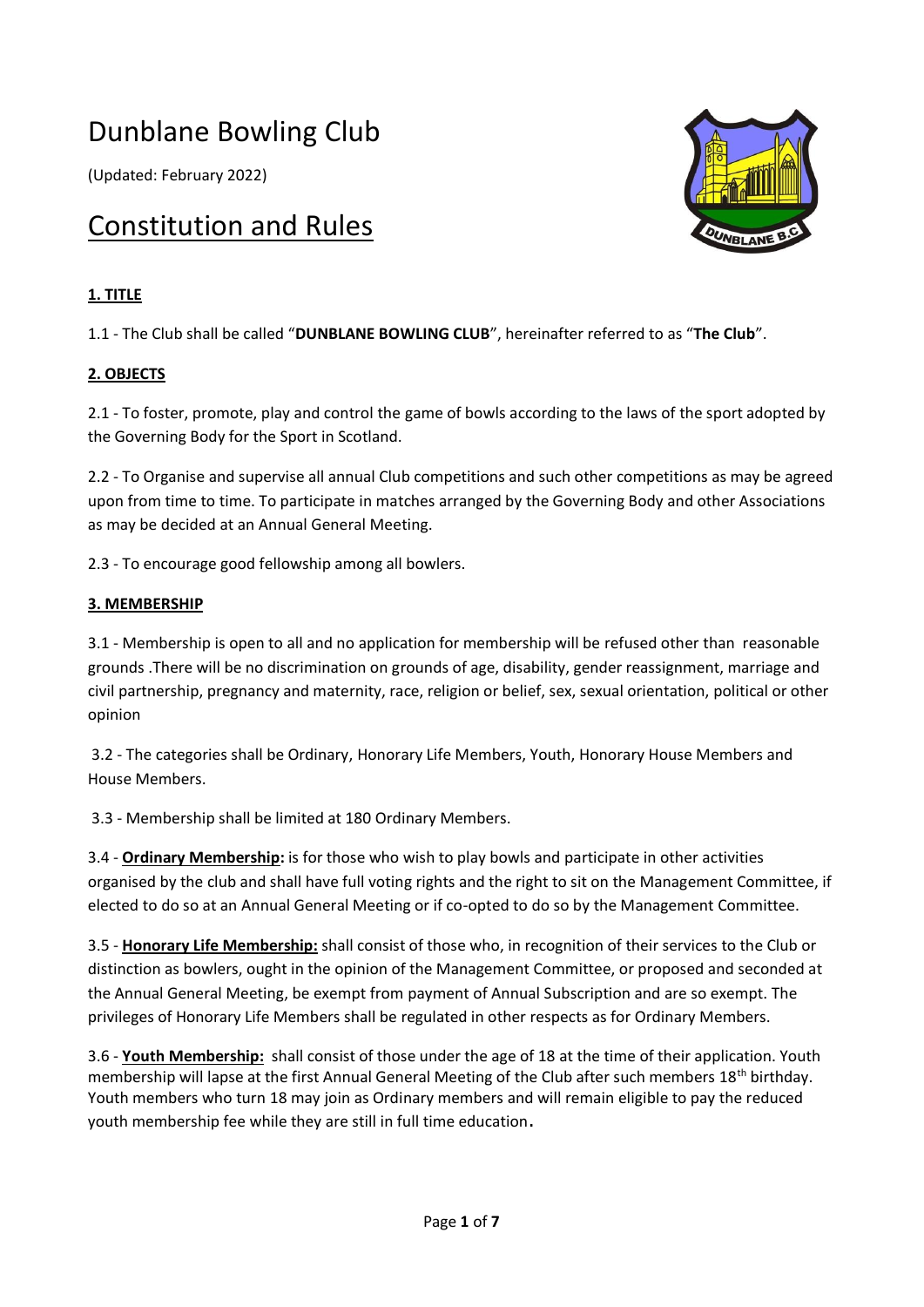3.7 - **Honorary House Membership:** will be offered to Ordinary Members who have been a member of the Club for 30 years or more.

3.8 - **House Membership:** House Membership may be offered to close relatives or friends of an Ordinary Member while they remain with the club. Ordinary members who can no longer bowl but wish to remain part of the club may become house members. Ordinary Members may also apply for temporary house membership for up to one year due to medical reasons or genuine hardship, at the discretion of the committee.

Whilst Honorary House Members and House Members can attend the Annual or any other General Meeting they have no voting rights and are not eligible to sit on the Management Committee.

# **4. MANAGEMENT**

4.1 - The Business of the Club shall be conducted by a Committee known as the Management Committee.

4.2 - This Committee shall consist of Gents and Ladies President, Club Secretary, Club Treasurer, Gents Match Secretary, Ladies Match Secretary, Youth Convenor and three eligible members.

4.3 - All Management Committee members shall be officers of the club and will be accountable for their particular remit and collectively accountable for all decisions made on behalf of the club

# **5. ELECTION OF THE MANAGEMENT COMMITTEE**

5.1 - The Management Committee shall be appointed annually by the Members at the Annual General Meeting and shall hold office for a period of two years and shall be eligible for re –election.

5.2 - The Immediate Past President is eligible for election to the Committee.

5.3 - Nominations for the Management Committee must be proposed and seconded on the official form provided on the Club notice board.

5.4 - All Nominations to be in the hands of the Secretary 7 days before the Annual General Meeting .

5.5 - Only persons who have been Members of the Club for at least one year will be eligible to stand for any office in the Club or Management Committee

# **6. POWERS OF THE MANAGEMENT COMMITTEE**

6.1 - Except in hereinafter provided, the Management Committee shall have full powers to transact all the business of the Club, including the disposal of all property and funds.

6.2 - The Management Committee may from time to time make such Bye - Laws (Consistent with this Constitution and Rules) as may seem necessary, and as such shall be binding on the Members unless set aside at a General Meeting of the Club.

6.3 - In the event of any vacancy occurring among their own number, the Remaining Members of the Management Committee may by co-opting fill the vacancy or vacancies.

6.4 - The Management Committee has the power to co-opt up to two additional members to the committee if they deem this necessary. Any co-opted member shall remain on the Management Committee until the next AGM when they will be eligible for election.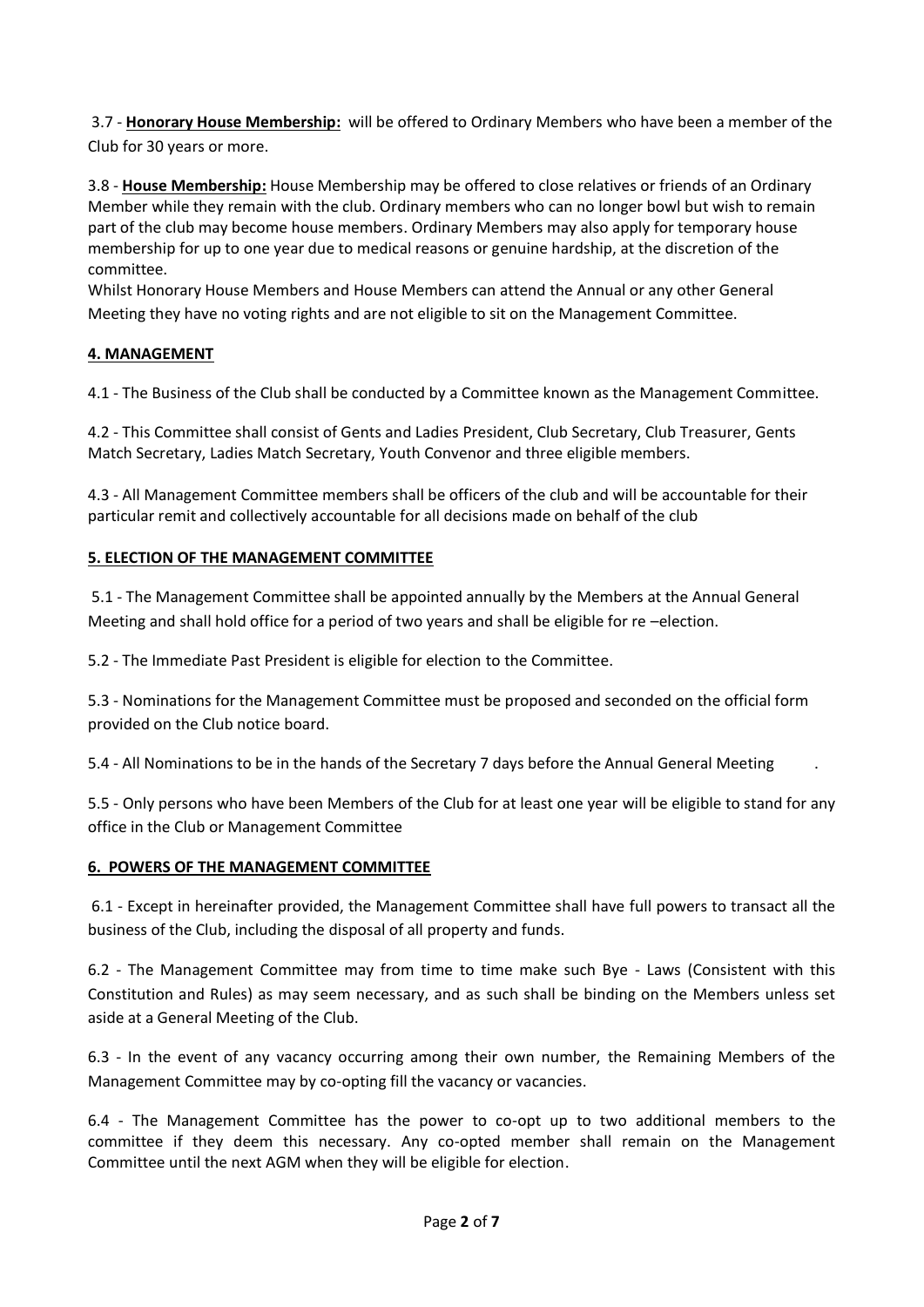6.5 - The whole property of the Club, both heritable and removable, shall be vested in the names of the Management Committee who shall have the power to sell assign and convey the same, including power to borrow on the security thereof, and to grant all necessary conveyance, debentures or bonds.

6.6 - No sale or conveyance of heritable property shall however, take place unless with the approval of a General or Extraordinary General Meeting of Members specially called for that purpose.

# **7. BUSINESS OF THE MANAGEMENT COMMITTEE**

7.1 - The Management Committee shall meet for the transaction of business as necessary during the year; five persons will form a quorum. The Committee shall appoint a chairperson from their number.

7.2 – The Chairperson, or, in their absence, the Secretary shall chair all meetings of the Club Management Committee. Besides a normal vote the Chairperson shall have a casting Vote.

7.3 - The Chairperson or Secretary shall have the authority to convene a Meeting. In addition, any two Members of the Management Committee can request in writing, the Secretary to call a meeting of the Management Committee. Such meeting must take place within two weeks of the request.

7.4 - Each Member of the Club must be notified of all meetings by post or by e-mail.

7.5 - No Member of the Management Committee, Manager or servant employed in the Club shall have any personal interest in the sale of alcoholic liquor therein or in the profits arising from such a sale.

7.6 - The Secretary is charged with issuing of all notices of all meetings of the Club or the Management Committee and keeping regular and exact minutes thereof. In the case of any Special Meeting of the Club or Management Committee the Secretary shall state the purpose for which the meetings are called and also intimate what changes, if any, are proposed to the Constitution or By Laws.

 7.7 - The Treasurer shall lodge all funds in the name of the Club in the bank or Building Society and be operated by the Treasurer or any other member of the Management Committee authorised to do so.

7.8 - Correct accounts and books shall be kept by the Treasurer, showing all the financial affairs and intromissions of The Club. Said accounts and books shall be open for inspection at any time by any member of the Management Committee.

7.9 - A full statement of the accounts made up to the  $31<sup>st</sup>$  October in any year shall be prepared by the Treasurer and submitted to the Auditor/s appointed at the previous Annual General Meeting as soon as practicably possible. The statement of accounts so audited shall be submitted by the Treasurer to The Annual General Meeting in each year and a printed copy thereof shall be posted or delivered to each member of the Club along with the notice calling said meeting.

7.10 - All surplus income or profits are re-invested in the Club, no surpluses or Assets will be distributed to members or third parties.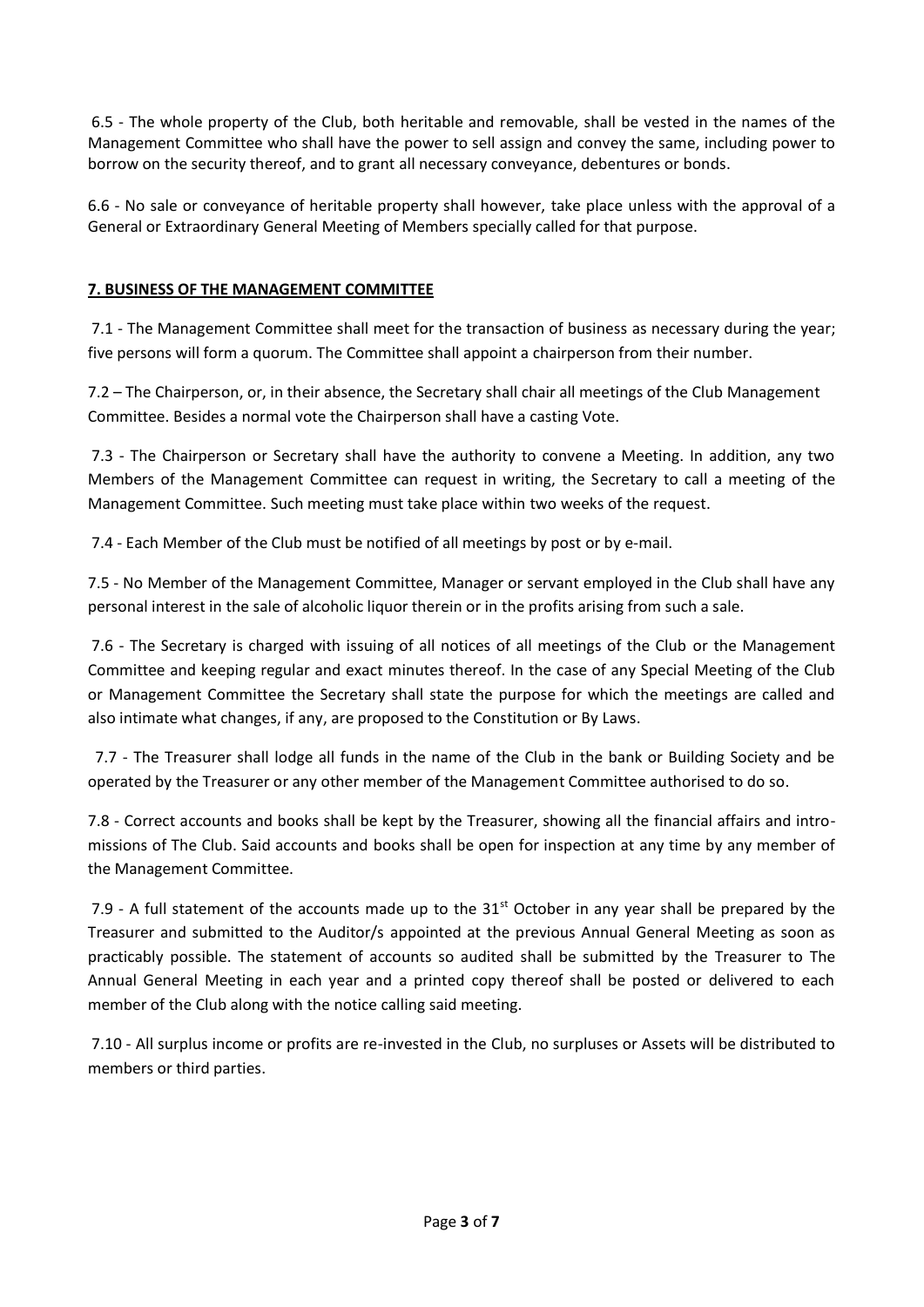# **8. BOWLING SECTIONS**

8.1 - The Members shall be divided into two Bowling Sections, namely the ladies and the Gents sections.

8.2 – The Ladies and Gents Presidents will each select a Vice President from the ladies and Gents Bowling Sections to assist in the organisation of day to day bowling matters

8.3 – Youth Members would be part of the Gents Section.

#### **9. ANNUAL GENERAL MEETING**

9.1 - The Annual General Meeting shall be held not later than the last day of February in each year for the purpose of receiving the accounts and audited balance sheet, election of Management Committee, fixing the Annual subscription and for the transaction of any other competent business.

9.2 - Notice of all General Meetings shall be given to Members at least 14 days previous to the day of such Meetings and shall include an agenda showing the business to be transacted and a copy of the Audited balance sheet.

9.3 - No Meeting shall take place unless a number equal to at least 25 per cent of the previous Years Membership be present. In the event that the quorum is not met the Club Secretary will be instructed to call another Annual General Meeting less than 14 days from the original meeting and such meeting shall proceed whether or not a quorum is present.

#### **10. EXTRAORDINARY GENERAL MEETING**

10.1 - The Management Committee may call Extraordinary General Meetings of the Club when they think fit, and shall likewise do so upon the requisition of 10 Members of the Club who are not on the Management Committee. The Extraordinary General Meeting shall be held within twenty eight days of receipt of such requisition by the Secretary

10.2 - No question shall be discussed, and no proposition voted upon, which shall not have been distinctly stated in the requisition calling such a meeting.

10.3 - Notice of all Extraordinary Meetings shall be given to Members at least 14 days previous to the date of such Meetings and shall include the agenda showing the business to be transacted.

10.4 - No Meeting shall take place unless a number equal to at least 25 per cent of the previous Years Membership is present. In the event that the quorum is not met the Club Secretary will be instructed to call another Extraordinary General Meeting less than 14 days from the original meeting and such meeting shall proceed whether or not a quorum is present.

# **11. APPOINTMENT OF AUDITORS**

11.1 - The Club Auditor/s who must not be a member of the Management Committee shall be appointed at the Annual General Meeting. The Auditor/s may or not be a member of the Club.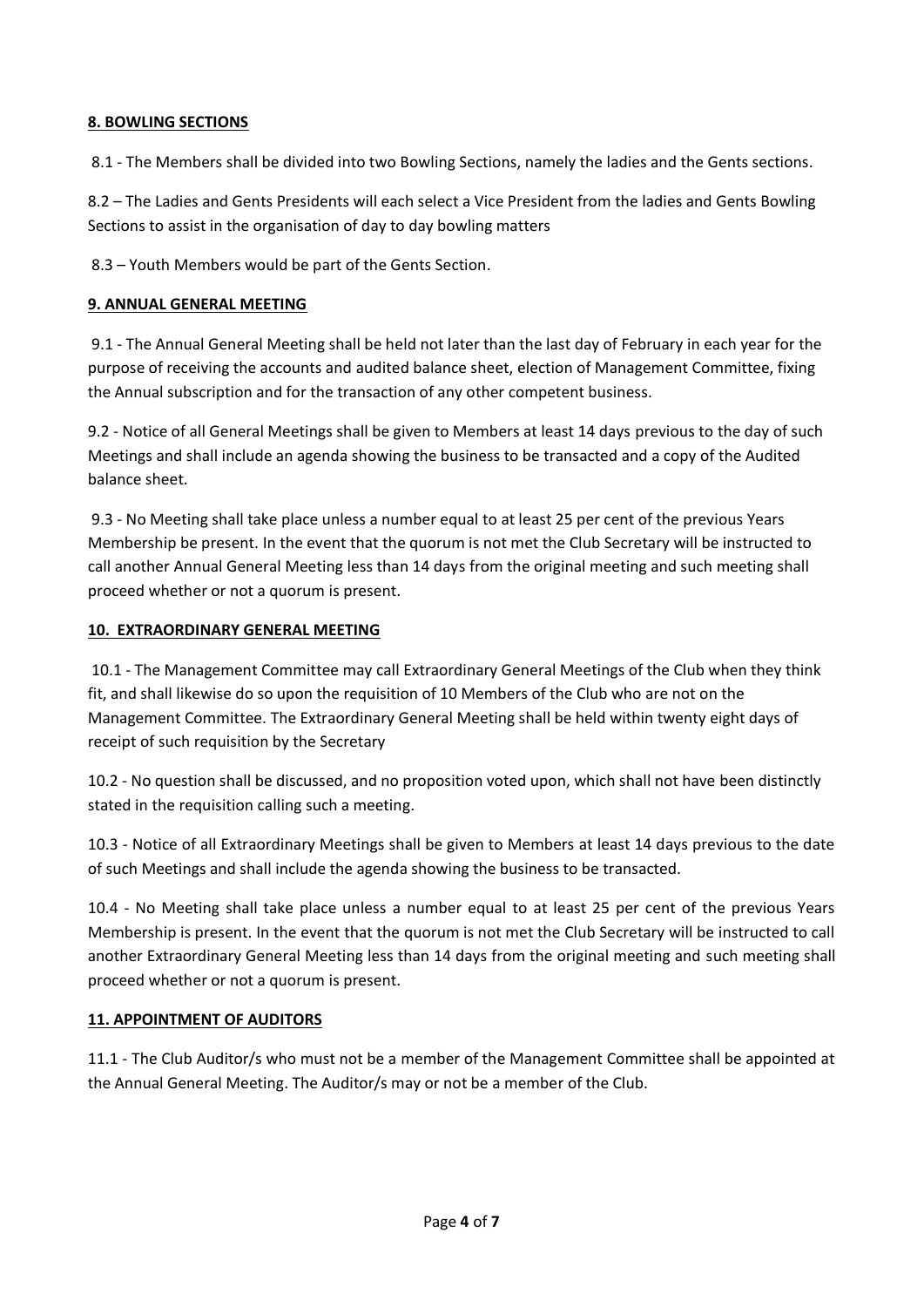# **12. ANNUAL SUBSCRIPTION**

12.1 - The amount of the subscription shall be fixed at the Annual General Meeting.

12.2 - Payment of the Annual Subscription shall be made to the Treasurer not later than the 31st. March of each year.

12.3 - Any Member who fails to pay their Subscription by the due date shall cease to be a Member.

#### **13. ADMISSION OF NEW MEMBERS**

13.1 - All applicants for admission to the Club as Ordinary Members must be proposed by one Member and seconded by another. The name and address of each applicant will be lodged with the Secretary who shall display the name of all applicants in a conspicuous place in the Club premises.

13.2 - The election of new Members of the Club shall be approved by the Management Committee. Upon the election of new Members the Secretary shall notify the same to them and inform them of the amount of the Annual Subscriptions and upon payment of which they will be entitled to participate in all the advantages of the Club.

13.3 - Persons under 18 years of age shall be admitted, as Members of the Club for the pursuit of the game of bowls only.

#### **14. VISITORS**

14.1 - Visitors shall be allowed to play on the green at hours and terms as laid down by the Management committee.

14.2 - Every Member shall have the privilege of bringing a friend or friends to the Club occasionally, but it is expected that no member will abuse this privilege.

14.3 - Bowlers, who are members of visiting teams representing a bowling Club or Association taking part in a representative match or competition at the Club, shall be temporary members and entitled to the facilities of the Club.

14.4 - A visitor shall not be supplied with alcoholic liquor in the Club premises unless on the invitation and in the company of a Member and that Member upon the admission of such visitor to the Club will enter their own name and the name and address of a visitor in a book which shall be kept for the purpose and which shall show the date of each visit.

#### **15. SALE OF ACOHOL**

15.1 - Alcohol can only be supplied during the hours prescribed by the Management Committee in accordance with the Club's Operating Plan as approved by the Licensing Board.

15.2 - No person who is under eighteen years of age will be supplied with Alcohol and any person who appears to be under the age of 25 may be asked for proof of age.

15.3 - No alcohol can be sold or supplied for consumption off the premises.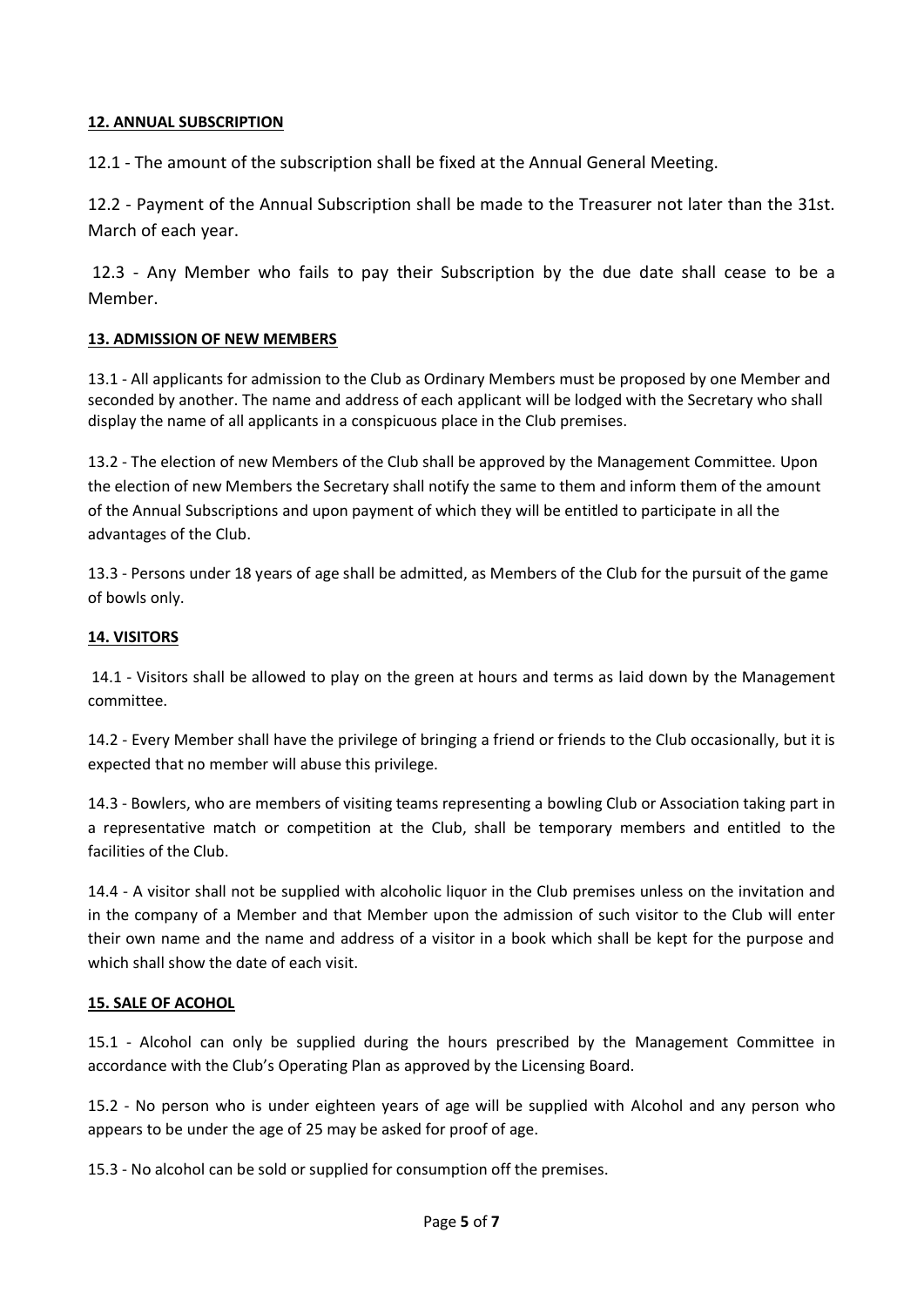15.4 - The appointed Bar Convenor, who is responsible to the Management Committee, will have control of the bar and sale of alcohol.

#### **16. BOWLING MATTERS**

16.1 - The Management Committee will be responsible for both Gents and Ladies day to day bowling activities and, in addition to the Laws of the Sport adopted by the Governing Body, have the power to create its own set of competition rules, but such rules must not be at odds with this Constitution.

16.2 - Sub Committees may be formed to assist the smooth running of Bowling Matters.

16.3 - Any unresolved issues relating to Bowling Matters must be referred to the Management Committee whose decision shall be final.

#### **17. DISCIPLINARY PROCEDURE**

17.1 - All Members will be required to comply with the Disciplinary Policy, Code of Conduct and Rules & Procedures in Appendix D.

17.2 - All complaints regarding the behaviour of Members or breach of the Code of Conduct shall be submitted in writing to the Secretary. The Management Committee will meet to consider the complaint within 14 days of the complaint being lodged and will take action in accordance with the Disciplinary Policy, Code of Conduct and Rules & Procedures in Appendix D.

17.3 - Any appeal to the Management Committee following disciplinary action should be in accordance with Code of Disciplinary Policy, Conduct and Rules & Procedures in Appendix D and should be submitted in writing to the Secretary within 7 days of disciplinary action being announced. The Committee should consider the appeal within 14 days of the appeal being submitted and both parties notified in writing of the outcome of the appeal within 7 days thereafter.

#### **18. CLUB POLICIES**

The Club operate the following policies –

- Appendix A Data Protection Policy, Privacy statement and members opt out form.
- Appendix B Health and Safety
- Appendix C Child and Vulnerable Adult Protection Policy
- Appendix C1 Code of Conduct for working with Children
- Appendix C2 Partnership with Parent / Guardian
- Appendix D Disciplinary Process and Code of Conduct
- Appendix E Secure Handling, Storage and Retention of Disclosure Information
- Appendix F Smoke Free
- Appendix G Equal Opportunities
- Appendix H Recruitment of Ex-Offenders